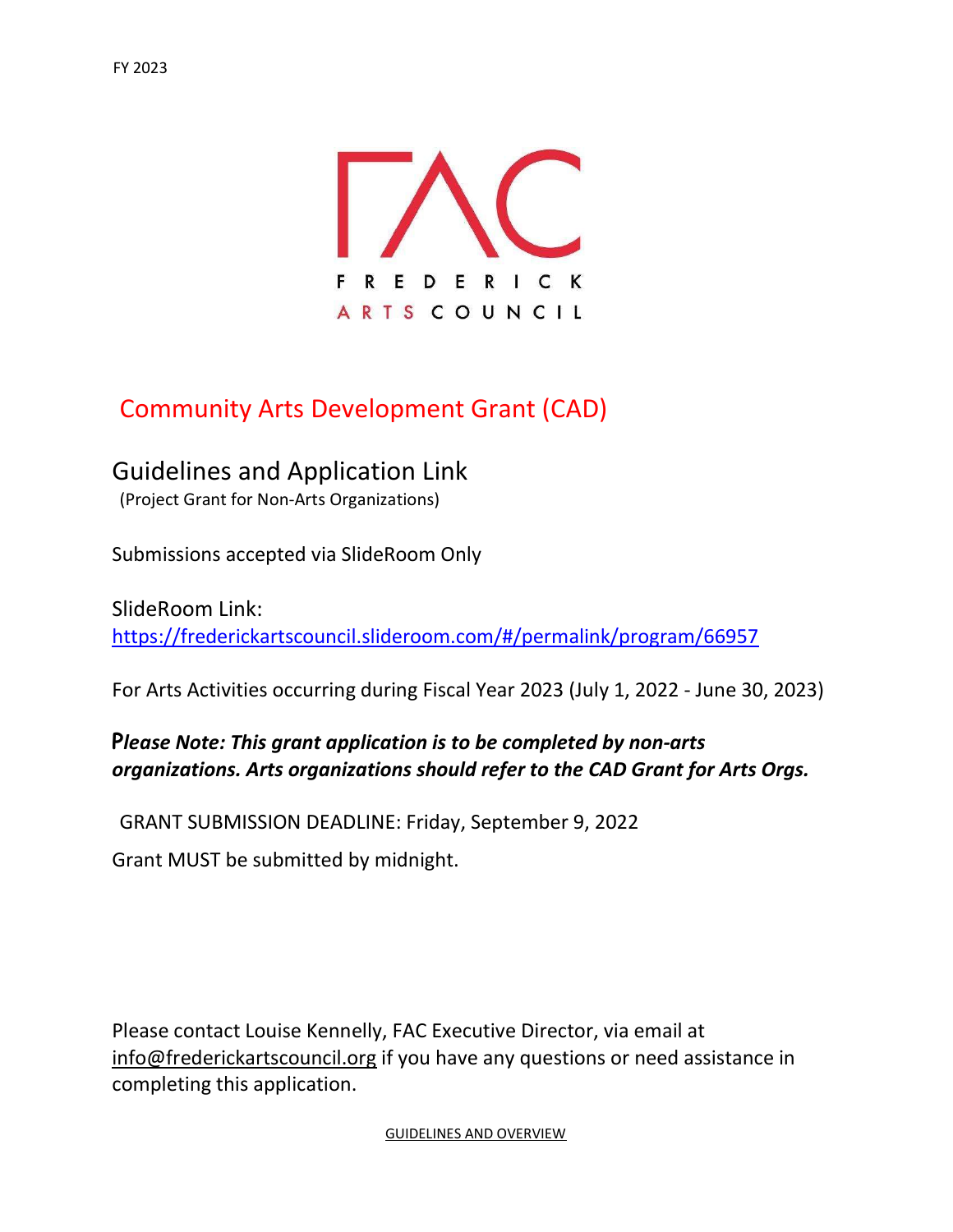# COMMUNITY ARTS DEVELOPMENT (CAD) PROJECT GRANT OBJECTIVES

The Community Arts Development grant process is intended to help strengthen local arts and cultural opportunities for Frederick County residents. The Frederick Arts Council, as a catalyst and advocate for arts opportunities in Frederick County, annually distributes funds in the form of CAD Grants to Frederick County notfor-profit, 501 (c)(3) organizations. Pooled from the Maryland State Arts Council, as well as corporate and private donors, these funds are intended to encourage arts programming that is open to the general public, takes place within Frederick County, and promotes appreciation of, and participation in, the arts by the citizens of Frederick County in the following disciplines:

- Dance
- Music
- Theater
- Visual Arts
- Folk/Traditional/Heritage Arts
- Literary Arts/Literature
- Media Arts/Film
- Multi-Discipline

# CAD GRANT OPPORTUNITIES

There are two pools of CAD grant funding. An organization should only apply for only one:

- $\Box$  Arts organizations should apply for a General Operating Grant. If submitting a General Operations Grant, please refer to the General Operations Grant Application.
- $\Box$  Non-arts organizations that present arts programming should apply for an Arts Project Grant. This includes post-secondary academic institutions and governmental bodies. (This application)

# Important Note: Public or private schools (K-12) and any affiliated entities are not eligible for these grants. They may, however, qualify for an Arts-in-Education (AIE) grant from the Frederick Arts Council. New grantees will receive a maximum of \$500 as a seed grant.

#### GRANT PERIOD

For events held between July 1, 2022, and June 30, 2023. CAD Grant awards are announced in the fall. Awards are given out in two segments: 50% of grant awards will be granted in the fall and the remaining 50% is typically sent out in the spring.

#### REQUIREMENTS

Organizations receiving funds from the Frederick Arts Council must:

 $\Box$  Be located in Frederick County and be incorporated/organized as a not-for-profit organization or be in the process of 501(c)(3) certification as determined by the U.S. Internal Revenue Service (IRS). Units of government, colleges, and universities are also eligible to apply.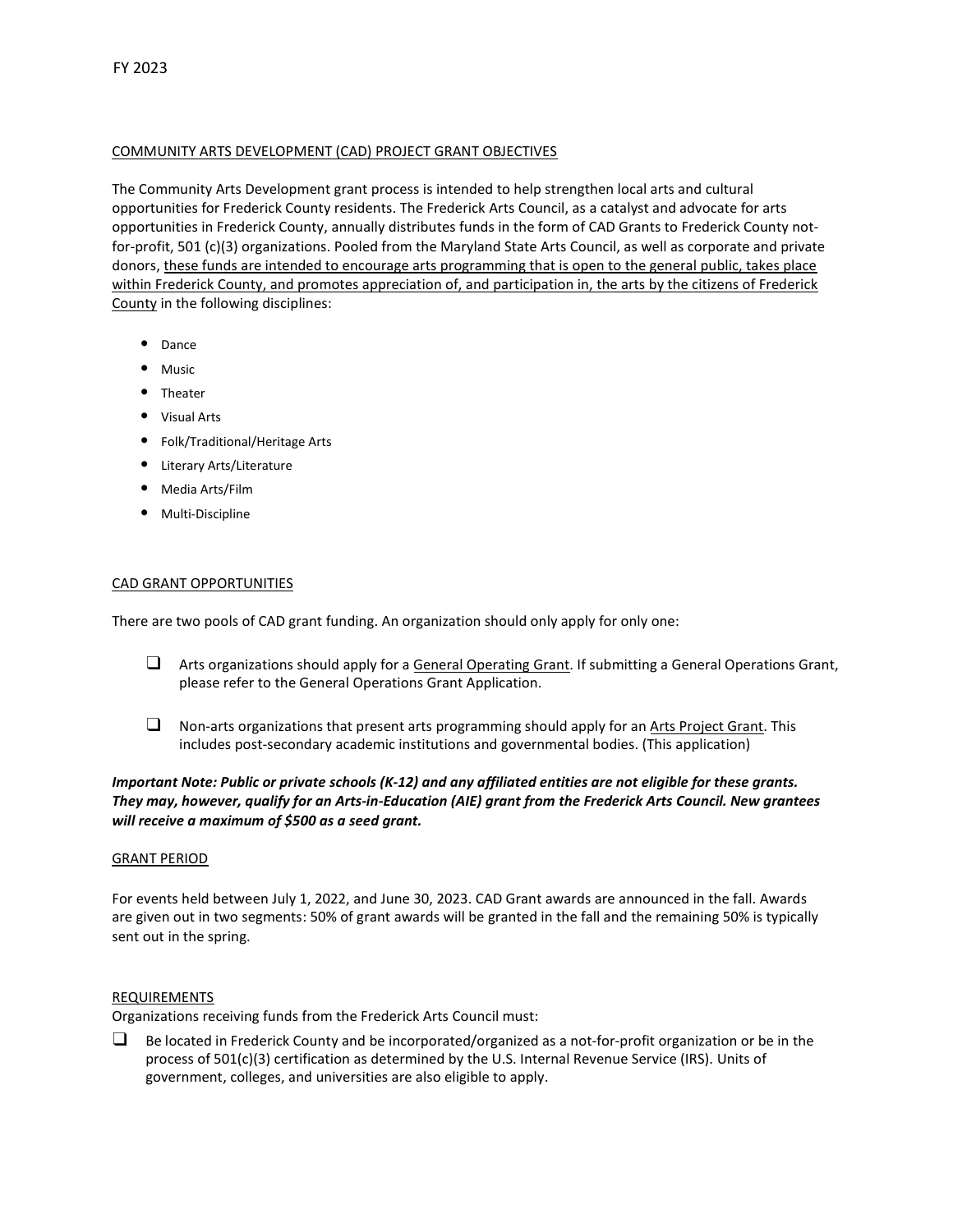- $\Box$  Comply with Section 504 of the Rehabilitation Act of 1973, as amended, and the Americans with Disabilities Act of 1990 (ADA), which states that no otherwise qualified person shall be excluded from participation in, be denied the benefits of, or be subjected to discrimination related to, the arts.
- ❑ Comply with Title IV, Section 1681, of the Education Amendment of 1972, and the age discrimination Act of 1975, Section 6101, which prohibit discrimination on the basis of sex or age.
- $\Box$  Comply with Title VI, Section 601, of the Civil Rights Act of 1964, which states that no persons, on the grounds of race, color, or national origin, shall be excluded from participation in, be denied the benefits of, or be subjected to discrimination related to the arts.
- $\Box$  Notify the Frederick Arts Council of any inability to complete the program or any major changes in the project or organization's mission or plans as outlined in the application, and request approval (in writing) prior to implementing the changes.
- $\Box$  Acknowledge the Frederick Arts Council funding in all promotional material, including, but not limited to, advertising, media releases, publicity, posters, T-shirts, and programs. A camera-ready copy of the Frederick Arts Council logo and acknowledgment text can be made available if the funded organization does not have such items.
- $\Box$  Provide up to 6 complimentary tickets at any time for use by the Frederick Arts Council board of directors, grant committee members, or staff for the purpose of evaluation.
- $\Box$  Keep accurate financial records showing how grant funds were used. These records must be made available to the Grants Committee for review upon request.
- ❑ A site visit for evaluation purposes may be made by a member of the Frederick Arts Council's CAD Grant Committee.

#### RESTRICTIONS

Frederick Arts Council grant funds are intended to support arts programming and may not be used for the following purposes: capital campaigns, including purchase, construction, or renovation of a facility, acquisition of permanent equipment, profit-making ventures, retirement of existing debt, out of county travel, fundraising events, re-granting funds, or scholarships.

Requests for support related to public arts projects should be submitted to the Public Art Work Plan Committee rather than via CAD.

#### REPORTING REQUIREMENTS

Organizations receiving FY2023 grants must submit

- ❑ The Grant Contract prior to receiving any disbursement of funds. These forms will be made available to the Executive Director or other designated representative in the fall.
- ❑ A Final Report upon completion of the project, which is due no later than August 18, 2023. Applications will not be considered from grantees that have failed to submit a Final Report for the previous year. The blank Final Report forms will be made available to the Executive Director or other designated representative along with the second payment installment.

#### REVIEW PROCESS

The CAD Grants Committee is composed of Frederick Arts Council board members and community volunteers who bring a diverse representation of artistic, organizational, and financial credentials. All members of the committee will review each application. A member of the CAD Grants Committee will contact your executive director or designated contact for a personal interview regarding your organization's application. The recommendations of the CAD Grants Committee are submitted to the Frederick Arts Council Board of Directors, which votes to approve funding.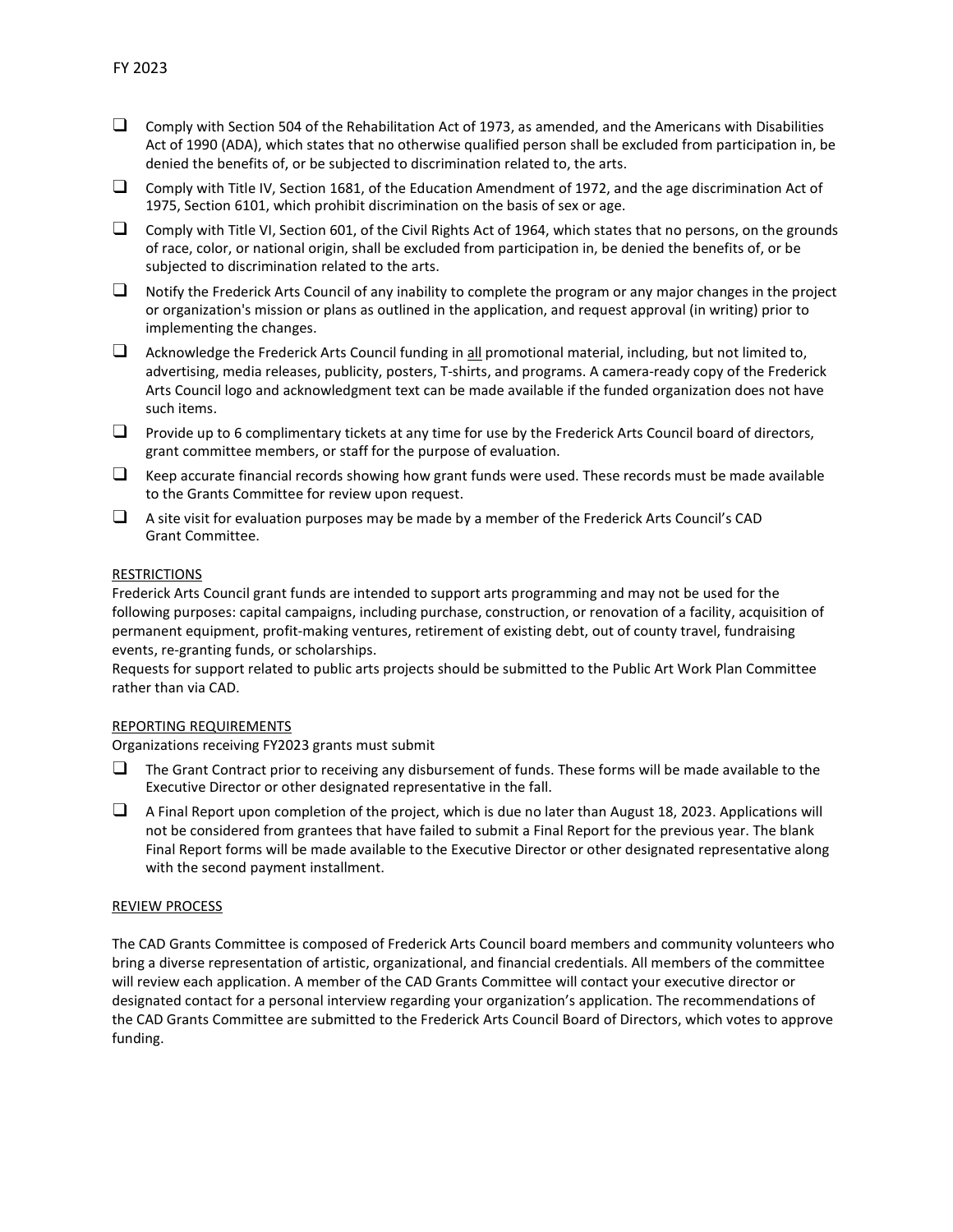Each year the amount of funds available for distribution often varies, as do the number of qualified applicants. Previously successful applications neither guarantee nor entitle an organization to ongoing or increased funding. Late, incomplete, or incorrectly submitted applications will not be considered.

# EVALUATION CRITERIA

The Frederick Arts Council CAD Grant Committee will consider the following factors when evaluating applications:

- $\Box$  Artistic Merit: the artistic quality of the arts activities produced or presented by the organization, including qualifications of the engaged artists and the organizational leaders.
- $\Box$  Organizational Effectiveness: the organization's ability to develop, fund, and implement proposed activities. Financial need will also be taken into consideration, as well as adherence to previous funding requirements.
- ❑ Service to the Community: the degree to which an organization's operations and activities demonstrate an understanding of and responsiveness to the community. Included in this criterion is the level of partnership with the Frederick Arts Council and other constituencies in the community. Description of expected outcomes in the application (as well as in the Final Report) will help to demonstrate service to the community. Organizations and projects assisting all economic levels of the community through financial aid, free or reduced ticket prices, and other means will be given priority.

# BUDGET LINE DEFINITIONS

The following are definitions of lines used on C. BUDGET INFORMATION. The numbers preceding the definitions correspond to the numbered lines on the Form. Please refer to these definitions when completing the Budget Summary. If you need additional clarification, please call or email the Frederick Arts Council.

# **EXPENSES**

- 1. Personnel Administrative: Payments for employee salaries, wages and benefits, for executive and supervisory administrative staff, program directors, business managers, press agents, fundraisers; clerical staff such as secretaries, typists, bookkeepers; and supportive personnel such as maintenance and security staff, ushers and other front-of-house and box office personnel.
- 2. Personnel Artistic: Payments for employee salaries, wages and benefits for artistic directors, directors, conductors, curators, dance masters, composers, choreographers, designers, video artists, filmmakers, painters, poets, authors, sculptors, graphic artists, actors, dancers, singers, musicians, puppeteers, etc.
- 3. Personnel Technical/Production: Payments for employee salaries, wages and benefits, for technical management staff, such as technical directors, wardrobe, lighting and sound crew, stage managers, stagehands, video and film technicians, exhibit preparers and installers, etc.
- 4. Personnel Educational: Payments for employee salaries, wages and benefits, for teachers, instructors, workshop leaders, or individuals providing educational activities.
- 5. Outside Fees and Services Artistic: Payments to firms or persons for the services of individuals who are not normally considered employees of Applicant, but consultants, contractors, or the employees of other organizations. Include artistic directors, directors, conductors, curators, dance masters, composers, choreographers, designers, video artists, filmmakers, painters, poets, authors, sculptors, graphic artists, actors, dancers, singers, musicians, etc., serving in non-employee/non-staff capacities.
- 6. Outside Fees and Services Educational: Payments to firms, contractors or consultants not normally considered as employees of Applicant who serve as teachers, instructors, workshop leaders, models, accompanists, or as providers of educational activities.
- 7. Outside Fees and Services Other: Payments to firms or persons for non-artistic and/or non-educational services or to individuals who are not normally considered employees of Applicant, but consultants or the employees of other organizations.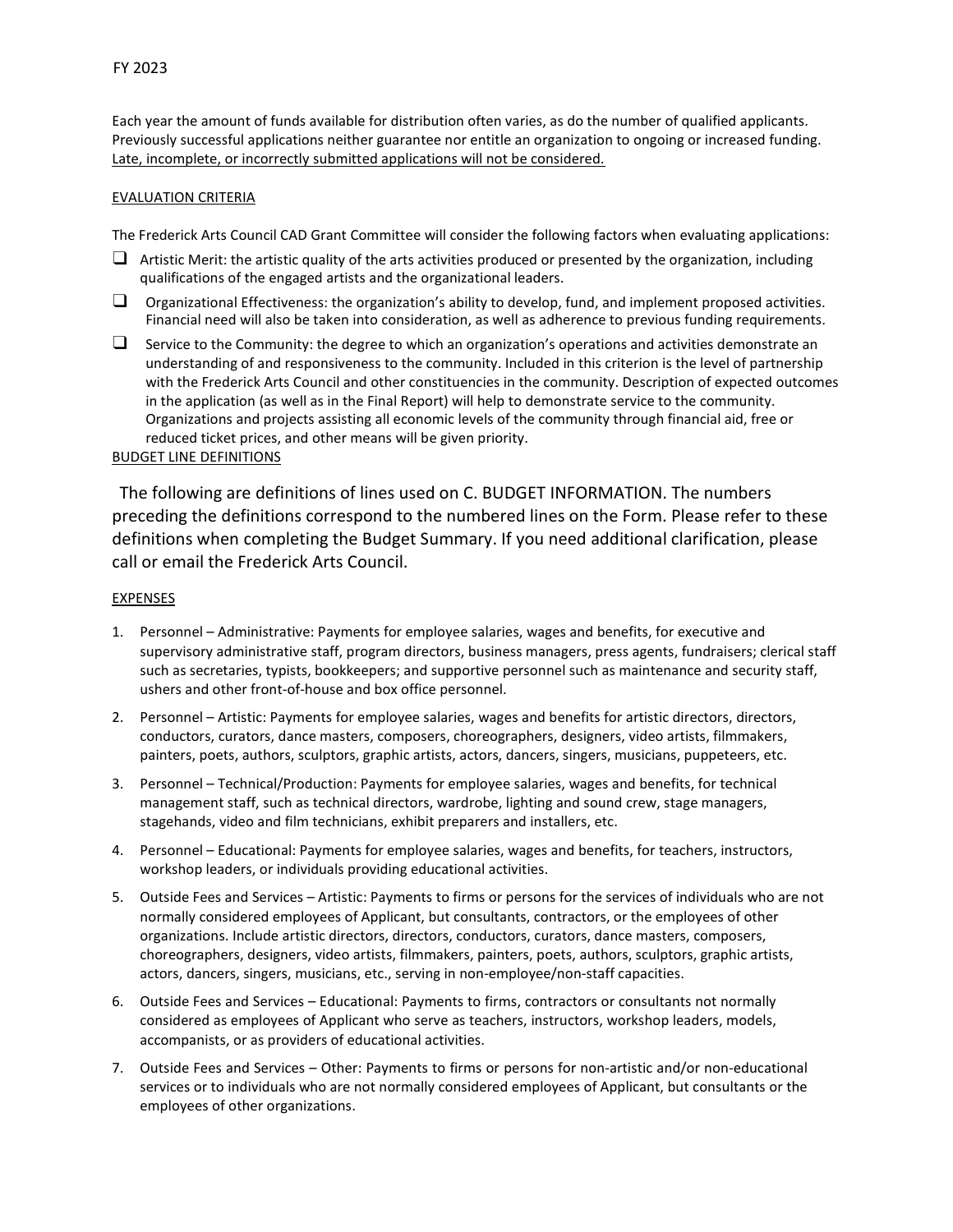- 8. Space Rental: Payments for rental of office, rehearsal, theater, hall, gallery and other such spaces. For mortgage payments see Non-Allowable: Capital – Other, line 15.
- 9. Travel/Lodging/Transportation: All costs directly related to the travel of an individual or individuals. Include fares, hotel and other lodging expenses, food, taxis, gratuities, per diem payments, toll charges, mileage, allowances on personal vehicles, car rental costs, etc. For trucking, shipping or hauling expenses, see Remaining Allowable Expenses, line 12.
- 10. Marketing: All costs for marketing/publicity/promotion. Do not include payments to individuals or firms, which belong under "Personnel" (lines 1-4), or "Outside Fees and Services" (lines 5-7). Include costs of newspaper, radio and television advertising; printing and mailing of brochures, flyers and posters; food and drink; and space rental when directly connected to promotion, publicity or advertising. For fundraising expenses, see Remaining Allowable Expenses, line 12.
- 11. Educational Programming Expenses: All costs other than those identified in Numbers 4 and 6 related to Applicant's educational activities.
- 12. Remaining Allowable Expenses: All allowable expenses not entered in other categories. Includes scripts and scores, lumber and nails, fundraising expenses, electricity, telephone, fax, photocopying, storage, postage, interest charges, photographic supplies, personal computers, publication purchases, sets and props, food consumed on premises, equipment rental, insurance fees, non-structural renovations or improvements, trucking, shipping, and hauling expenses not entered under line 9.
- 13. Total Allowable Expenses: The sum of lines 1-12 under expenses.
- 14. Non-Allowable: Capital Acquisitions: Expenses for additions to a collection such as works of art, artifacts or historic documents.
- 15. Non-Allowable: Capital Other: Expenses for the purchase of buildings or real estate (including mortgage payments), renovations or improvements involving structural change, payments for roads, driveways, or parking lots, permanent and generally immobile equipment such as grid systems, or central air conditioning, etc; and all other capital assets.
- 16. Non-Allowable: Expenses Other: Re-granting, depreciation, loan principal payments, deficit reduction, outof-county travel, contributions to endowments and/or cash reserves, scholarships awarded by the applicant organization for its own activities, or other expenses not included in lines 1-15.
- 17. Total Cash Expenditures: The sum of lines 13-16 under Expenses.

#### INCOME

- 18. Admissions: Revenue derived from the sale of admissions, tickets, subscriptions, memberships, etc. specifically for events or activities of the Applicant.
- 19. Contracted Services Revenue: Revenue derived from fees earned through sale of services. Include tuition, sale of workshops, etc. to other community organizations, governmental contracts for specific services, performance or residency fees, etc.
- 20. Other Revenue from Operations: Revenue derived from sources other than those listed above. Include catalog sales, advertising space in programs, gift shop income, concessions, parking, interest, investment income, etc.
- 21. Corporate Support: Cash support derived from grants or contributions by businesses, corporations and corporate foundations.
- 22. Foundation Support: Cash support derived from grants or contributions by private foundations.
- 23. Other Private Support: Cash support derived from cash donations that are not included in lines 21-22 above. Do not include corporate, foundation or government contributions and grants. Include contributions from individuals and the gross proceeds from fundraising events.